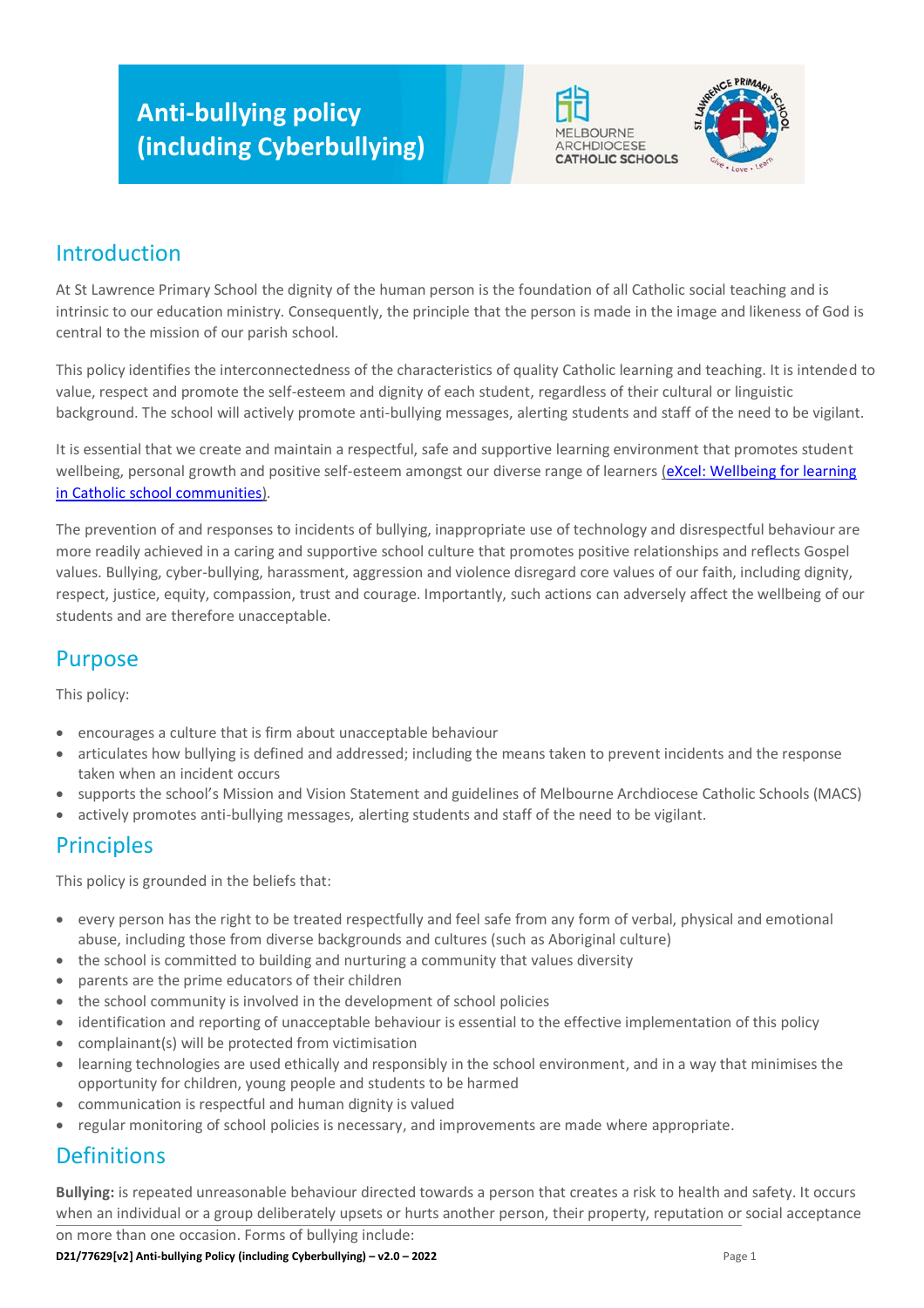**Physical bullying**: pushing, shoving, fighting, pinching and any other unwelcome physical contact used intentionally to intimidate or hurt someone.

**Verbal bullying:** put downs, particularly those referring to physical characteristics, can result in loss of self-esteem. Racial discrimination of any kind is a form of bullying.

**Gesture bullying:** non-verbal signals used to silence and intimidate a victim.

**Extortion bullying:** physically stronger and more powerful students may bully other students into giving up their possessions, buying food and drink, or taking part in rule breaking activities.

**Exclusion bullying:** deliberately being left out of activities is a most hurtful form of bullying.

**Visual bullying:** offensive notes or material, graffiti, or damaging other people's possessions.

**Sexual bullying:** touching, sexually orientated jokes, drawings of, or writing about someone's body, using rude names or commenting about someone's morals, unwanted invitations of a sexual nature, asking questions about someone's private life.

**Cyber-bullying:** the use of various forms of electronic media to spread text and visual messages to cause hurt, embarrassment, intimidation.

**Categories of Bullying:** There are three broad categories of bullying:

- **1. Direct physical bullying:** This form includes hitting, tripping, and pushing or damaging property.
- **2. Direct verbal bullying:** This form includes name calling, insults, homophobic or racist remarks, or verbal abuse.
- **3. Indirect bullying:** This form of bullying is harder to recognise and often carried out behind the bullied person's back. It is designed to harm someone's social reputation and/or cause humiliation. Indirect bullying includes:
	- lying and spreading rumours
	- playing nasty jokes to embarrass and humiliate
	- mimicking
	- encouraging others to socially exclude someone
	- damaging someone's social reputation and social acceptance
	- cyber-bullying, which involves the use of email, text messages or chat rooms to humiliate and distress someone.

#### **What Bullying is Not**

Many distressing behaviours are not examples of bullying, even though they are unpleasant and often require teacher intervention and management. There are three socially unpleasant situations that are often confused with bullying including:

- **Mutual conflict:** In mutual conflict situations, there is an argument or disagreement between students but not an imbalance of power. Both parties are upset and usually both want a resolution to the problem. However, unresolved mutual conflict sometimes develops into a bullying situation, with one person becoming targeted repeatedly for 'retaliation' in a one-sided way.
- **Social rejection or dislike:** Unless the social rejection is directed towards someone specifically and involves deliberate and repeated attempts to cause distress, exclude or create dislike by others, it is not bullying.
- **Single-episode acts:** Single episodes of nastiness or physical aggression are not the same as bullying. If a student is verbally abused or pushed on one occasion they are not being bullied. Nastiness or physical aggression that is directed towards many different students is not the same as bullying.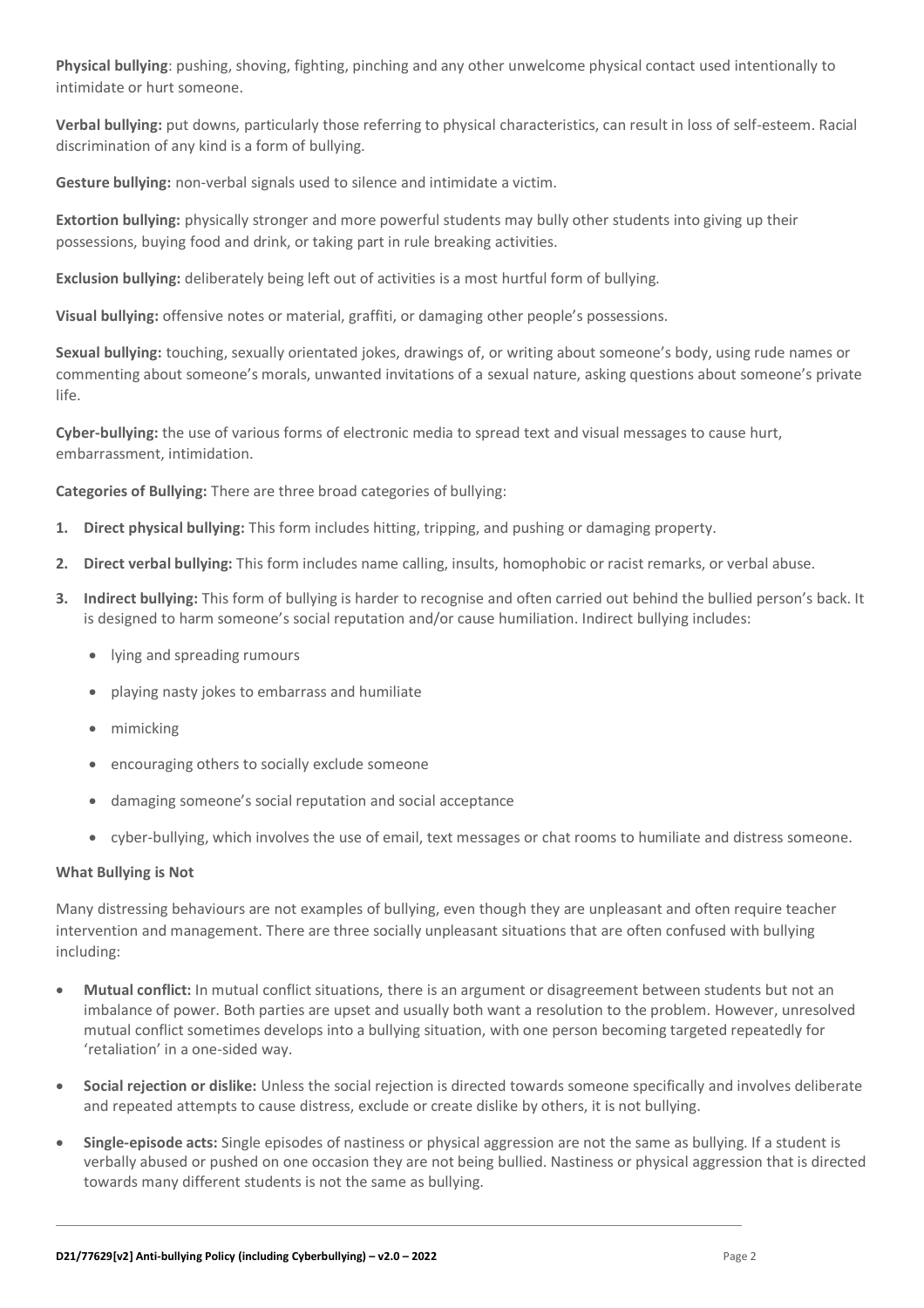# **Procedures**

All members of our school community must be aware of the possibility of bullying and take action to prevent bullying if it is reasonably foreseeable.

#### **Responsibilities: The school**

St Lawrence Primary School will respond to all reported incidents of bullying, perceived or actual, sensitively, fairly and promptly by:

- using an Anti-Bullying Response Pathway when we become aware of incidents. The Pathway assists with a regulated and thorough response.
- implementing an Anti-Bullying Action Plan as part of the Response Pathway.
- keeping a written record of any bullying investigation.
- encouraging students, staff and parent and carers to report bullying and cyber-bullying to the class teacher or directly to the principal
- investigating complaints of bullying and cyber-bullying in a manner that respects the dignity and privacy of those involved.
- ensuring that complaints of bullying and cyber-bullying are handled in a way that is sensitive to students' cultural and linguistic backgrounds, and that recognises the diverse circumstances of students
- nominating a person or staff to co-ordinate strategies for the resolution of specific bullying incidents reported in this school
- notifying parents/guardians/carers of bullying incidents involving their children and allowing them to have input into decisions that affect their children, where this is appropriate
- notifying the relevant Regional Leadership Consultant of any serious incident
- contacting the Police/Police Youth Liaison Officer if the bullying situation has involved violence, threat of harm or alleged criminal conduct
- maintaining records of bullying incidents and related interventions in accordance with relevant recordkeeping requirements (such as the Public Record Office Victoria Recordkeeping Standards)
- conducting Student Safety Audits at least once a year to promote safe, inclusive and respectful learning environments
- promoting student voice and empowerment in classrooms and through the use of Student Representative Council to discuss matters associated with bullying, cyber bullying, safety and wellbeing
- reviewing and evaluating the school's anti-bullying policy and the responsible use of technology procedures to ensure they are working effectively.
- engaging with parents/guardians/carers to review and evaluate the school's anti-bullying policy and the responsible use of technology procedures to ensure they are working effectively.

#### **Responsibilities: Staff**

Staff at St Lawrence Primary School aim to treat all members of the school community with dignity and respect and build respectful relationships that respond effectively and sensitively to the needs of each student by:

- implementing the student anti-bullying and responsible use of technology procedures by responding promptly and appropriately to reported incidents of bullying, in a way that is sensitive to the diverse backgrounds and circumstances of students
- supporting the student anti-bullying and responsible use of technology procedures through positive modelling and the promotion of appropriate behaviour
- engaging in professional learning to support appropriate anti-bullying responses which could include cyber safety, restorative justice practices, mediation and developing social skills in students. Such opportunities are made available to staff on the same basis as other professional learning.
- supporting all aspects of related school policies
- remaining vigilant in how students are using technology through positive modelling and the promotion of appropriate behaviour
- embedding critical thinking, values clarification, respectful relationships and developing empathy into our teaching practice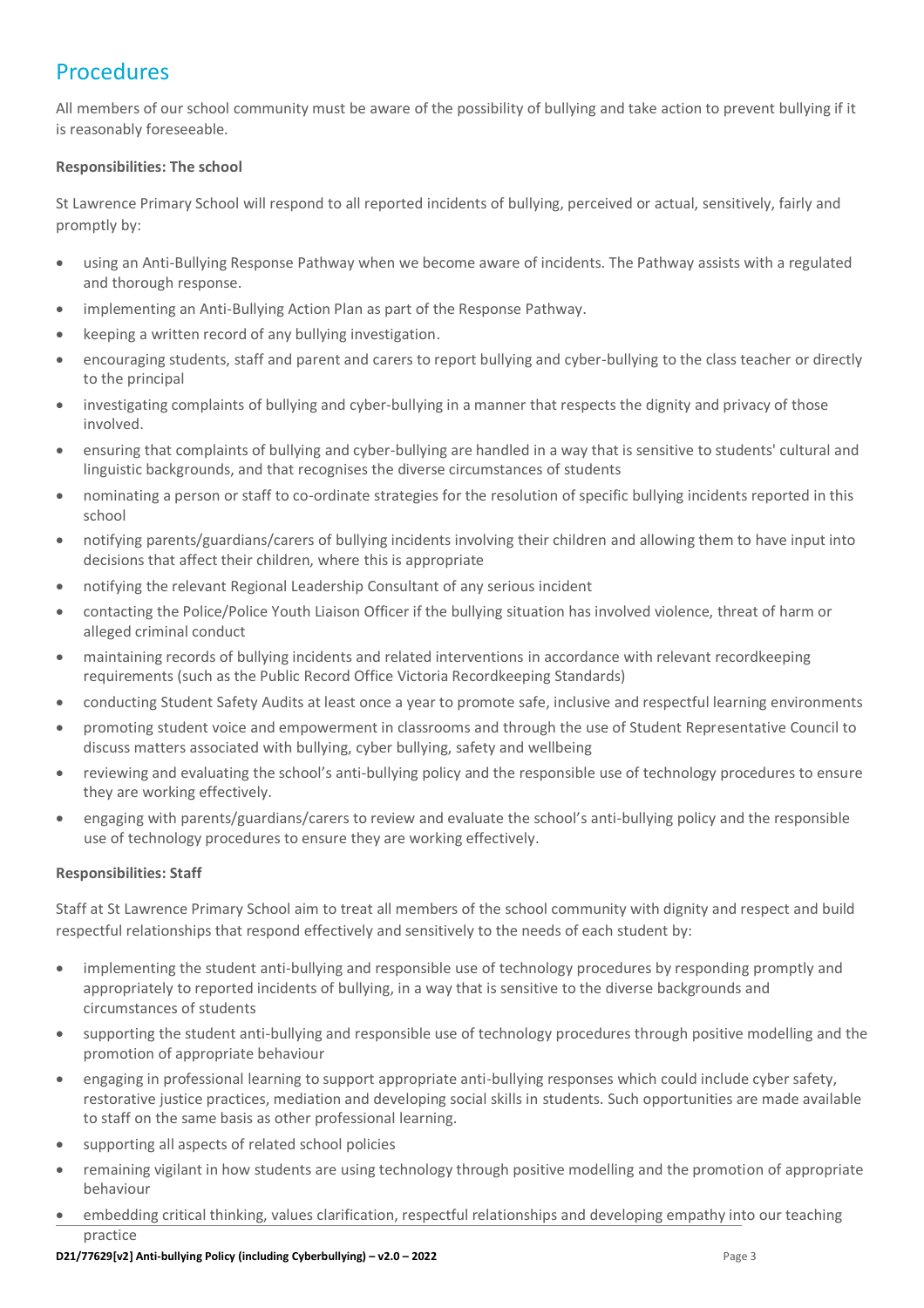• responding to bullying and cyber-bullying concerns by providing age appropriate guidance and boundaries so that students can learn to self-regulate.

#### **Responsibilities: Students**

Students at St Lawrence Primary School have responsibilities to use technology appropriately and respectfully. The staff at St Lawrence Primary School will encourage and support students to:

- follow the anti-bullying and responsible use of technology procedures
- immediately seek help from a trusted adult if they are aware of or involved in a bullying or cyber-bullying incident
- seek support if bullied and refrain from retaliating in any bullying incident
- understand that any social networking site that identifies the school by name or image or implication is part of the school environment
- in age-appropriate circumstances the student should keep evidence of alleged bullying and produce it on request (for example phone text messages).

#### **Responsibilities: Parents/Guardians/Carers**

Parents/guardians/carers at St Lawrence Primary School have responsibilities to use technology appropriately and respectfully. St Lawrence Primary School will work in partnership with parents/guardians/carers in responding to incidents of bullying. Staff at St Lawrence Primary School will:

- remind parents/guardians/carers about the need to reinforce the school messages in the proper use of technology to help children grow into ethical and responsible digital citizens
- encourage parents/guardians/carers to report serious matters of out-of-school hours bullying and cyber- bullying to the Police or other appropriate authority (such as the Internet Service Provider) and, as relevant, to the school
- ask parents/guardians/carers to contact the school immediately through the class teacher or directly through the principal if they know of any bullying incident
- expect that parents/guardians/carers will model behaviour that is indicative of Gospel values and that reflect the school's Vision and Mission statement. Thus parents/guardians/carers are required to act respectively to all members of the school community at all times.
- encourage parents/guardians/carers to report serious matters of out-of-school hours bullying and cyber- bullying to the Police or other appropriate authority (such as the Internet Service Provider). When such bullying concerns the wellbeing of their own child, parents/guardians/carers are to contact the principal.
- encourage parents/guardians/carers to be involved in decisions regarding incidents of bullying that affect their child, where this is appropriate.

### References

- [Privacy Compliance Manual](https://cevn.cecv.catholic.edu.au/Melb/Document-File/Polices-Compliance-and-Legal/Privacy/Privacy-Compliance-Manual.aspx) (2020). Catholic Education Commission of Victoria Ltd (CECV) (CEVN website)
- Department of Education and Training (Vic). 2021. [Bullying Prevention and Response Policy](https://www2.education.vic.gov.au/pal/bullying-prevention-response/policy)
- Department of Education and Training (Vic). 2021. [Cybersafety and Responsible Use of Digital Technologies](https://www2.education.vic.gov.au/pal/cybersafety/policy)
- Department of Education and Training (Vic). 2020. [Mobile Phones -](https://www2.education.vic.gov.au/pal/students-using-mobile-phones/policy) Student Use.

### **Resources**

Bully [Stoppers](https://www.education.vic.gov.au/about/programs/bullystoppers/Pages/default.aspx) – a resource containing information and advice for the school community, including students, parents and school staff.

[Bullying. No](https://bullyingnoway.gov.au/) Way! – a website for Australian schools, managed by the Safe and Supportive School Communities Working Group (SSSC) which has representatives from all states and territories, including the Catholic and independent schooling sectors.

[eSmart](https://www.education.vic.gov.au/about/programs/bullystoppers/Pages/esmart.aspx) – assists schools to develop a culture that promotes the safe, smart and responsible use of technology.